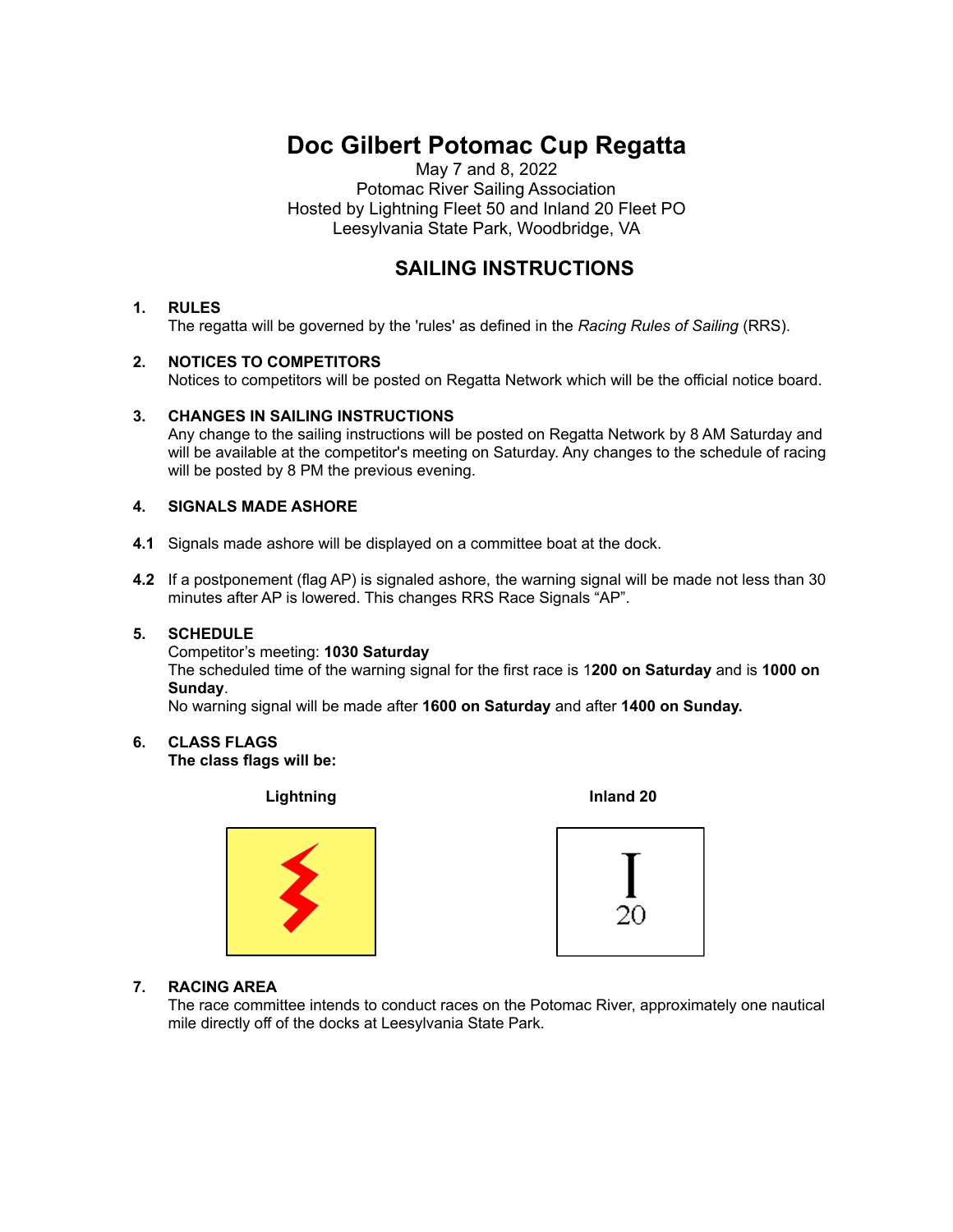#### **8. THE COURSE See attachment A.**

#### **9. MARKS**

- **9.1** The starting mark S will be an **orange cylinder**.
- **9.2** Mark 1 will be an **orange tetrahedron.**
- **9.3** Mark 1A will be a **small red ball.**
- **9.4** The leeward gate will be **two large yellow balls.**
- **9.4** The finishing mark for **course "4"** will be the start mark S, an orange cylinder**;** for **courses "5" and "3"** it will be **a yellow cylinder.**

#### **10. THE START**

- 10.1 Races will be started using rule 26 with the warning signal made 5 minutes before the starting signal. A series of short blasts will precede the warning signal. The race committee may attempt to hail OCS (On the Course Side) boat(s) over VHF channel 72. Failure of a boat to see or hear her recall notification and the timing and order of such hails will not be grounds for redress. This changes RRS 62.1(a).
- 10.2 The starting line will be between a staff displaying an orange flag on the signal boat and the starting mark (see 9.1).
- 10.3 Boats whose warning signal has not been made shall avoid the starting area during the starting sequence for other races.
- 10.4 A limit mark may be laid or extended from a Committee Boat acting as a start or finish mark to protect it. It will be a small orange or red ball and both the mark and the line attaching it to the Committee Boat shall be considered a part of the mark. A boat touching either a start or finish mark shall take a Two-Turns Penalty or else be disqualified without a hearing. This changes RRS 31 and RRS 63.1.
- 10.5 A boat starting later than 15 minutes after her start shall be scored Did Not Start. This changes rule A4 and A10.

#### **11. CHANGE OF COURSE AFTER THE START**

To change the position of the next mark, the race committee will move the original mark (or the finishing line) to a new position. The change will be signaled before the leading boat has begun the leg, although the mark may not yet be in the new position. Any mark to be rounded after rounding the moved mark may be relocated without further signaling to maintain the course configuration.

#### **12. THE FINISH**

The finishing line will be between a staff displaying a blue flag on the signal boat and the finish mark (see 9.4).

# **13 PENALTY SYSTEM**

- **13.** RRS/US Appendix V1, (Penalty at the Time of an Incident) will apply.
- 13.2 Penalty taken after racing: RRS/US Appendix V2 will apply.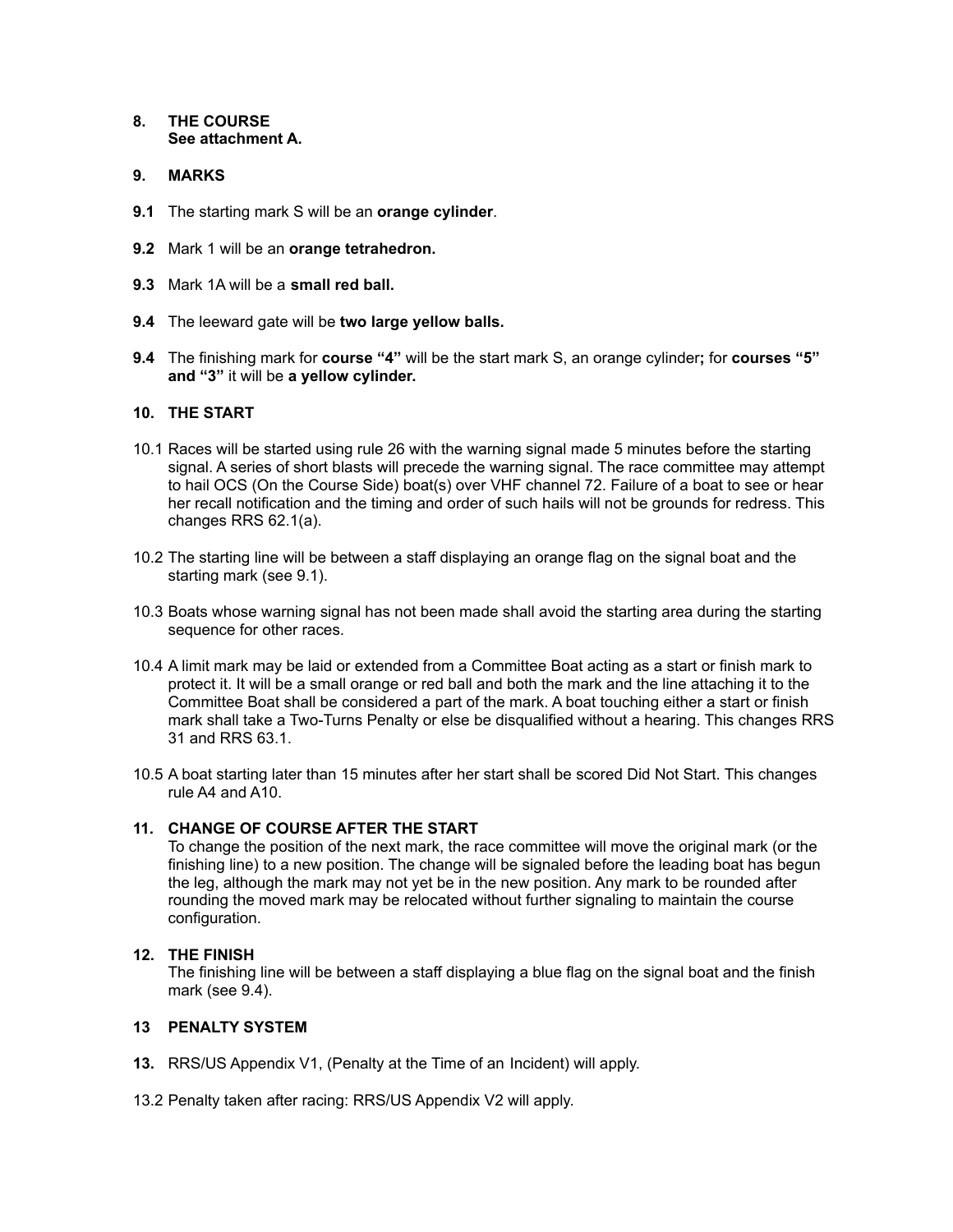#### **14 TIME LIMITS**

- 14.1 The time limit for the first boat to reach the weather mark is thirty minutes. The time limit for the first boat to finish is one hour and thirty minutes.
- 14.2 Boats failing to finish within thirty minutes after the first boat sails the course and finishes will be scored "TLE" and assigned points totaling 2 more than the number of boats finishing, but no worse than last. This changes rules 35, A4, A5, A7, and adds "TLE" to scoring abbreviations in A10.

#### **15 PROTESTS**

- 15.1 Protest Forms are available from the Regatta Chairman. Protests shall be delivered to the Race Committee within one hour after the official docking of the designated (RC ensign) Race Committee Boat. The Time of docking will be posted on the official Notice Board.
- 15.2 Protests will be heard in approximately the order of receipt as soon as possible.
- 15.3 Protest notices will be posted within approximately 30 minutes of the protest time limit to inform competitors where and when there is a hearing in which they are parties to a hearing or named as witnesses.

#### **16. SCORING**

- **16.1** The race committee may run up to six races.
- **16.2** One race is required to be completed to constitute a regatta. If three or fewer races are completed, no scores will be excluded. If four or more races are completed, one score will be excluded. This modifies rule A2.1.

#### **17. SAFETY**

- **17.1 Personal flotation devices shall be worn at all times while racing**, except briefly while changing or adjusting clothing or personal equipment.
- **17.2 All boats shall check in with the race committee** Signal boat displaying code flag "L", prior to the warning signal of the first race each day by sailing past the stern of the signal boat and hailing her sail number until acknowledged by the race committee.
- **17.3** A competitor that retires from a race or intends not to start a race shall inform the nearest safety or race committee boat as soon as possible.
- **17.4 Competitors participate in the regatta entirely at their own risk. See Rule 3, 'Decision to Race'.** The organizing authority will not accept any liability for material damage or personal injury, or death sustained in conjunction with or prior to, during or after theRegatta.

#### **18. RADIO COMMUNICATIONS**

**Competitors are permitted to use hand-held VHF radios to monitor channel 72.** The Race Committee may announce their intentions and inform competitors of upcoming starting sequences on channel 72. The Race Committee will attempt to hail boats identified as OCS (On the Course Side) on channel 72. Failure to receive a hail, for a hail to be made, the order of hails made, or receive other communications to the fleet shall not be cause for redress. Other use of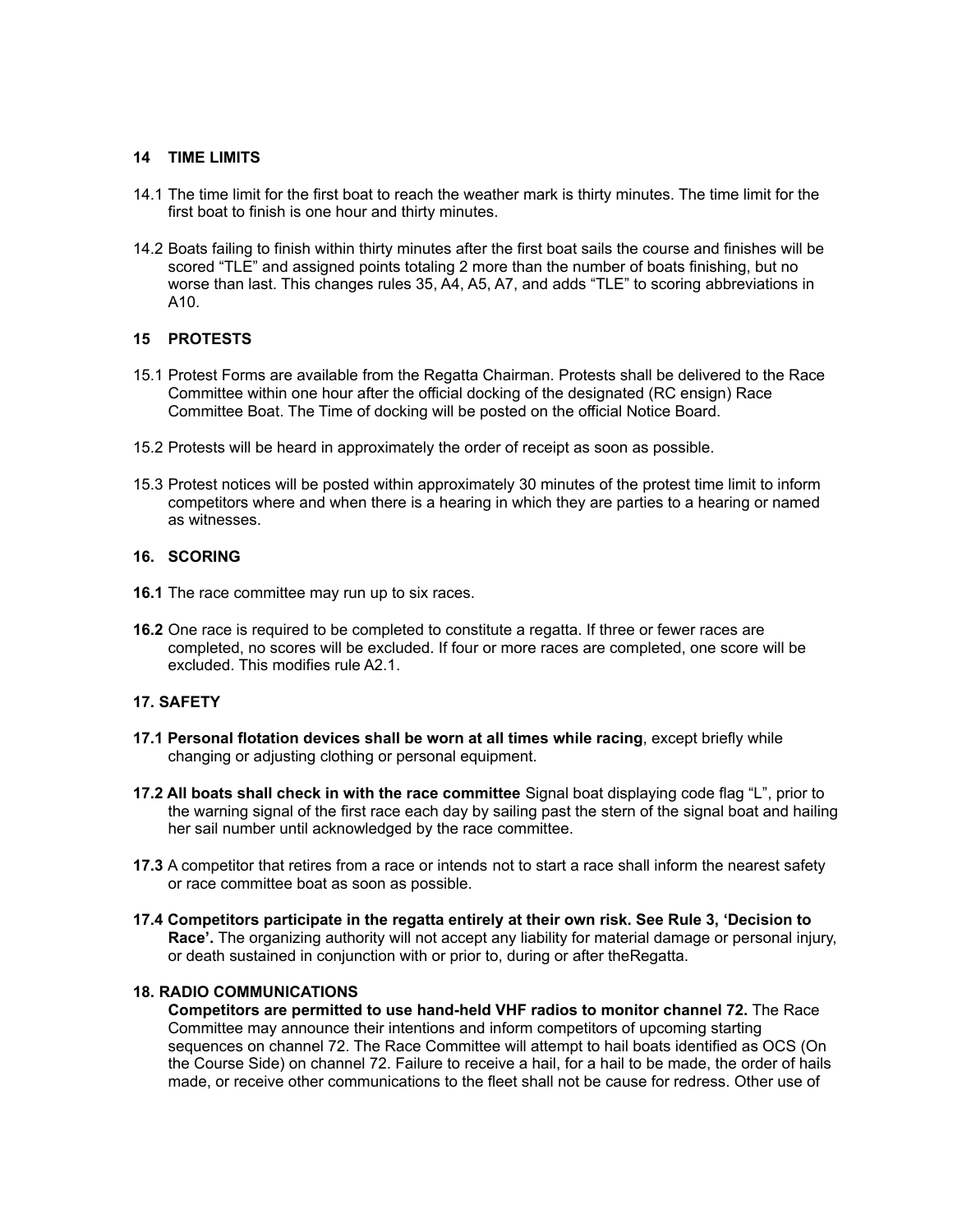any communication device is prohibited and such use shall require withdrawal from the race unless determined by the Race Committee to have been for emergency purposes.

# **19. PRIZES**

Depth of awards will be based on the number of registered boats.